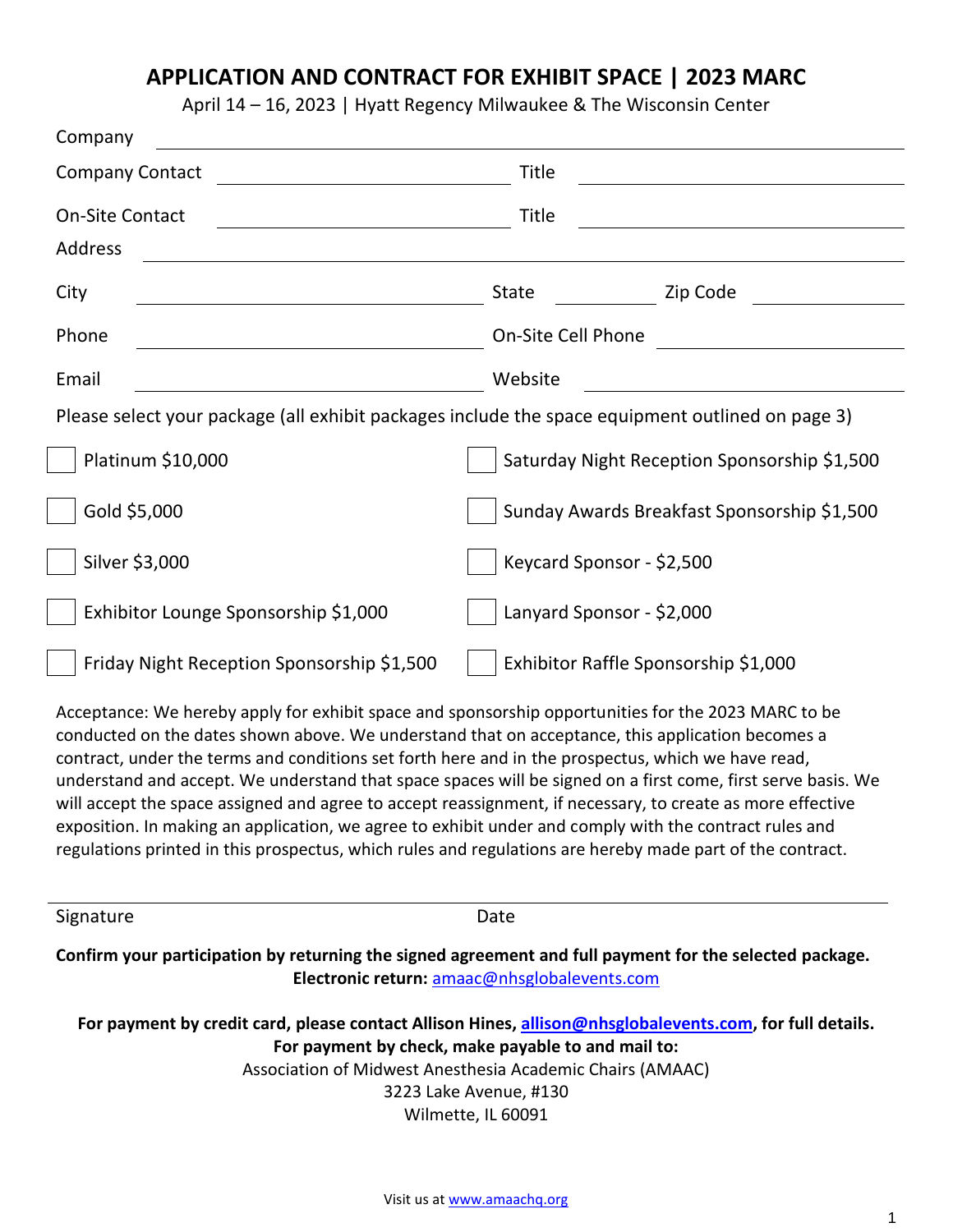## **2023 MARC EXHIBITION TERMS AND CONDITIONS**

**1. Eligibility to Exhibit & Sponsor:** AMAAC reserves the right to determine the eligibility of all exhibit space and sponsorship applicants. AMAAC acceptance of exhibitor/sponsor does not constitute an endorsement of the firm's products or services. Applications deemed ineligible by AMAAC will be returned with a complete refund for exhibit space and/or sponsorship fees.

**2. Assignment of Exhibit Space:** AMAAC will attempt to assign exhibit space from among those preferences indicated on the Application and Contract for Exhibit Space in so far as possible, on a first come, first-served basis; however, the amount of exhibit space requested, and proximity to competing firms will be taken into consideration. The preferences indicated are for guidance only and are not guaranteed. Sponsors will be given preference during exhibit space assignments. AMAAC reserves the right to reassign space and/or rearrange the floor plan at any time before or during the meetings. Exhibitors may not assign or sublet to others the whole or any part of the space allotted.

**3. Exhibit Space & Sponsorship Payment Schedule:** Fees are in U.S. dollars and may be paid by check or credit card. Full payment must accompany the Application and Contract for Exhibit Space. Application/contracts received without full payment are deemed to be incomplete.

**4. Cancellation of Contract:** Notification of cancellation of or reduction of exhibit space and/or sponsorship must be received by AMAAC in writing. If this agreement is cancelled by the Exhibitor or Sponsor for any reason or by AMAAC because of the Exhibitor's or Sponsor's default or violation of this agreement, monies paid to AMAAC shall be retained as follows: For cancellations received no less than 150 days out from the opening of the meetings, a refund less a 25% administrative fee will be issued by AMAAC. If cancellation is received less than 150 days prior to the opening of the meetings, no refund will be issued.

**5. Termination of Meetings:** AMAAC shall not be liable for any damages or expenses incurred to Exhibitor and or Sponsor in the event the meetings are delayed, interrupted or not held as scheduled; and, if for any reason beyond the control of AMAAC the meetings are not held, AMAAC may retain so much of the amount paid by Exhibitor and/or Sponsor as is necessary to defray expenses already incurred by AMAAC. Exhibit Space not claimed or occupied prior to the opening of the meetings, for which no special arrangements have been made with AMAAC, may be resold or reassigned by AMAAC without obligation on the part of AMAAC for any refund whatsoever, or assign the exhibitor other space.

**6. Official Contact:** The Company Contact listed on the Application and Contract for Exhibit Space shall act on behalf of the exhibitor and/or sponsor in all negotiations. The contact listed as on-site contact shall be responsible for all exhibit/sponsorship material, equipment and personal items.

**7. Character of Exhibits:** Each exhibit must be confined to the space limits of their respective space(s). All equipment, products or material to be shown or demonstrated must be placed within the confines of the space selected and can be no higher than the 8' back.

**8. Registration of Exhibit Personnel:** Each exhibiting company will receive (2) badges per 8x10 space. Badges will only be provided for bona fide employees and representatives of the exhibitor. Additional badges may be purchased for each exhibit space sold. Platinum sponsors will receive (4) additional badges at no charge and Gold sponsors will receive (2) additional badges at no charge.

**9. Circulation and Solicitation:** Distribution of circular or promotional material may be made only from the exhibitor's table, unless exhibitor has purchased a sponsorship that includes distribution of materials in other areas.

**10. Non-Exhibitors:** No firm or organization not assigned space in the Exhibit Lounge will be permitted to solicit business within the exhibit area. Exhibitors or Sponsors are requested to inform MARC Organizers of their knowledge of any such occurrence.

**11. Exhibitor Services:** The Marriott St. Louis Grand will provide the equipment shown herein. All Exhibit and Sponsor materials and equipment should be shipped to the general services contractor as directed in the forthcoming exhibitor service kit. Exhibitors and Sponsors will be responsible for any fees associated with